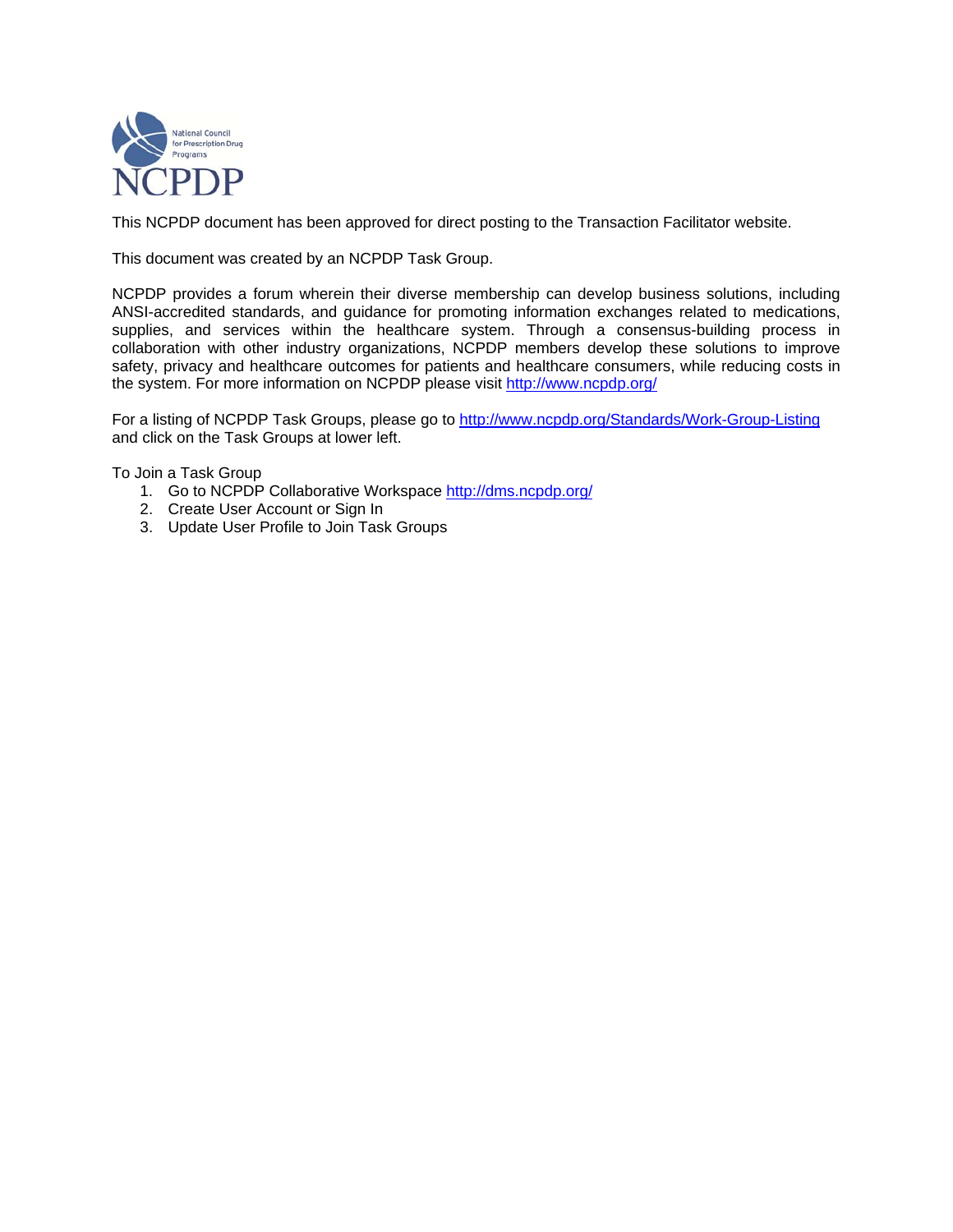# **NCPDP POST AUTOMATED TROOP BALANCE TRANSFER (ATBT) PROCESS**

#### *Version 1.1*

This document provides guidance for Medicare Part D Plans on how to transfer TrOOP and Gross Drug Spend accumulators when claims have been paid by a non-plan of record

April 2Ø14

National Council for Prescription Drug Programs 924Ø East Raintree Drive Scottsdale, AZ 8526Ø

Phone: (48Ø) 477-1ØØØ Fax: (48Ø) 767-1Ø42 E-mail: [ncpdp@ncpdp.org](mailto:ncpdp@ncpdp.org) http: www.ncpdp.org



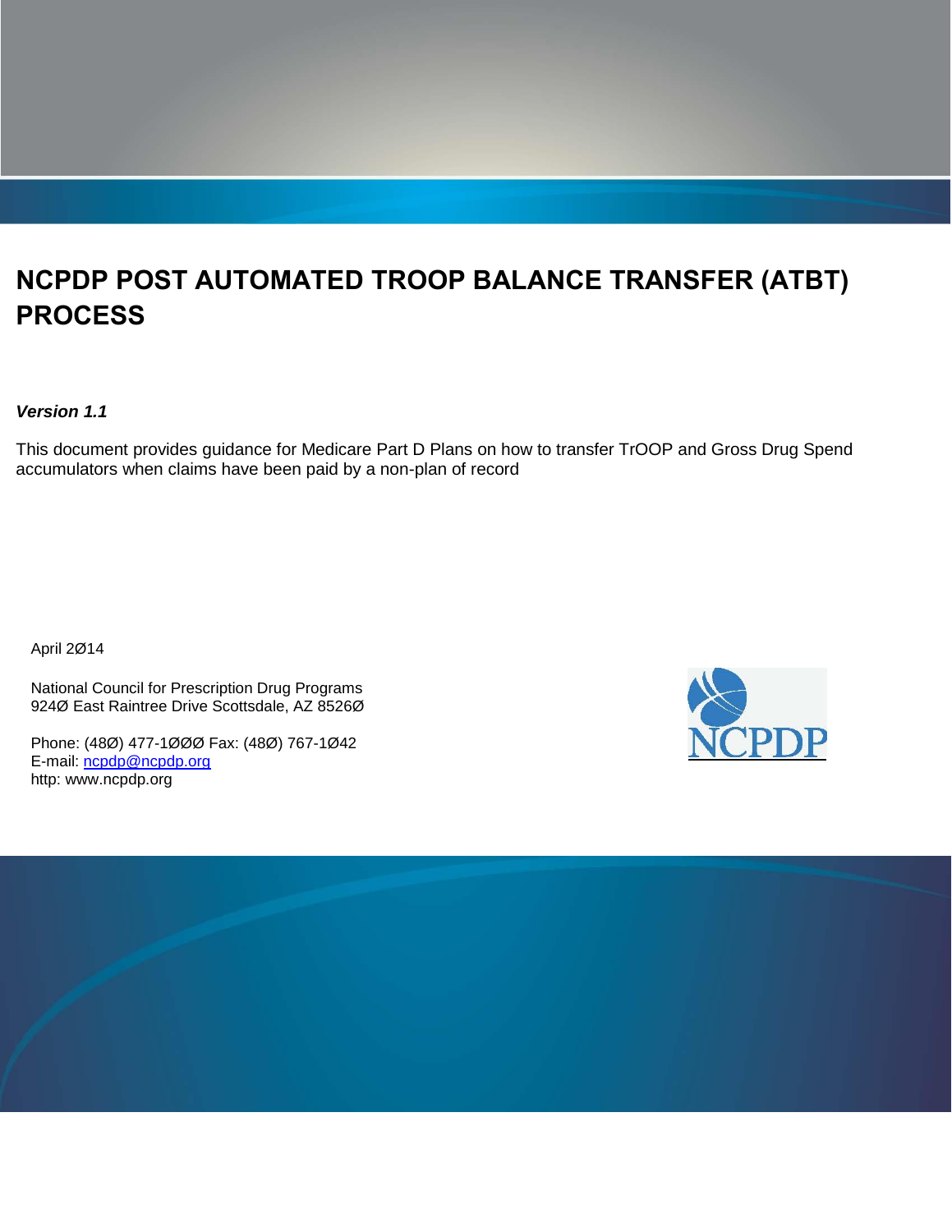# *Post Automated TrOOP Balance Transfer (ATBT) Process*

*VERSION 1.1*

*CMS Medicare Part D requires Plan Sponsors to coordinate benefits for up to 36 months. Automated TrOOP Balance Transfer (ATBT) Process covers 17 months of the 36 month requirement. This white paper addresses a process to transfer the balances for the remaining 19 months.*

April 2Ø14

National Council for Prescription Drug Programs 924Ø East Raintree Drive Scottsdale, AZ 8526Ø

Phone: (48Ø) 477-1ØØØ Fax: (48Ø) 767-1Ø42 E-mail: ncpdp@ncpdp.org http: [www.ncpdp.org](http://www.ncpdp.org/)

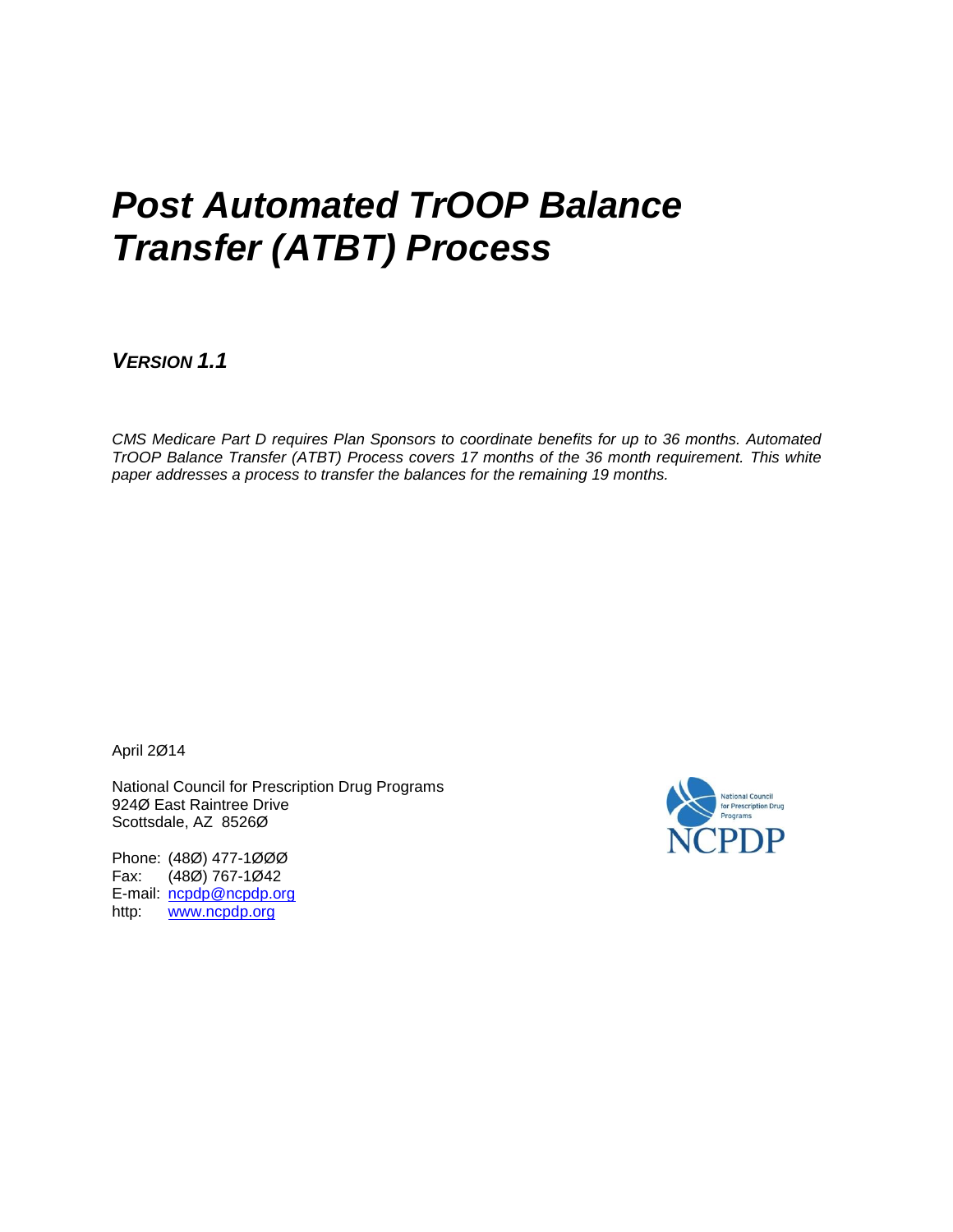#### *Post Automated TrOOP Balance Transfer (ATBT) Process*  **Version 1.1**

NCPDP recognizes the confidentiality of certain information exchanged electronically through the use of its standards. Users should be familiar with the federal, state, and local laws, regulations and codes requiring confidentiality of this information and should utilize the standards accordingly.

**NOTICE:** In addition, this NCPDP Standard contains certain data fields and elements that may be completed by users with the proprietary information of third parties. The use and distribution of third parties' proprietary information without such third parties' consent, or the execution of a license or other agreement with such third party, could subject the user to numerous legal claims. **All users are encouraged to contact such third parties to determine whether such information is proprietary and if necessary, to consult with legal counsel to make arrangements for the use and distribution of such proprietary information**.

#### **Published by: National Council for Prescription Drug Programs**

**Publication History: Version 1.Ø August 2Ø13 Version 1.1 April 2Ø14 Copyright 2Ø14**

**All rights reserved. Permission is hereby granted to any organization to copy and distribute this material as long as the copies are not sold. National Council for Prescription Drug Programs 924Ø E. Raintree Drive Scottsdale, AZ 8526Ø (48Ø) 477-1ØØØ ncpdp@ncpdp.org**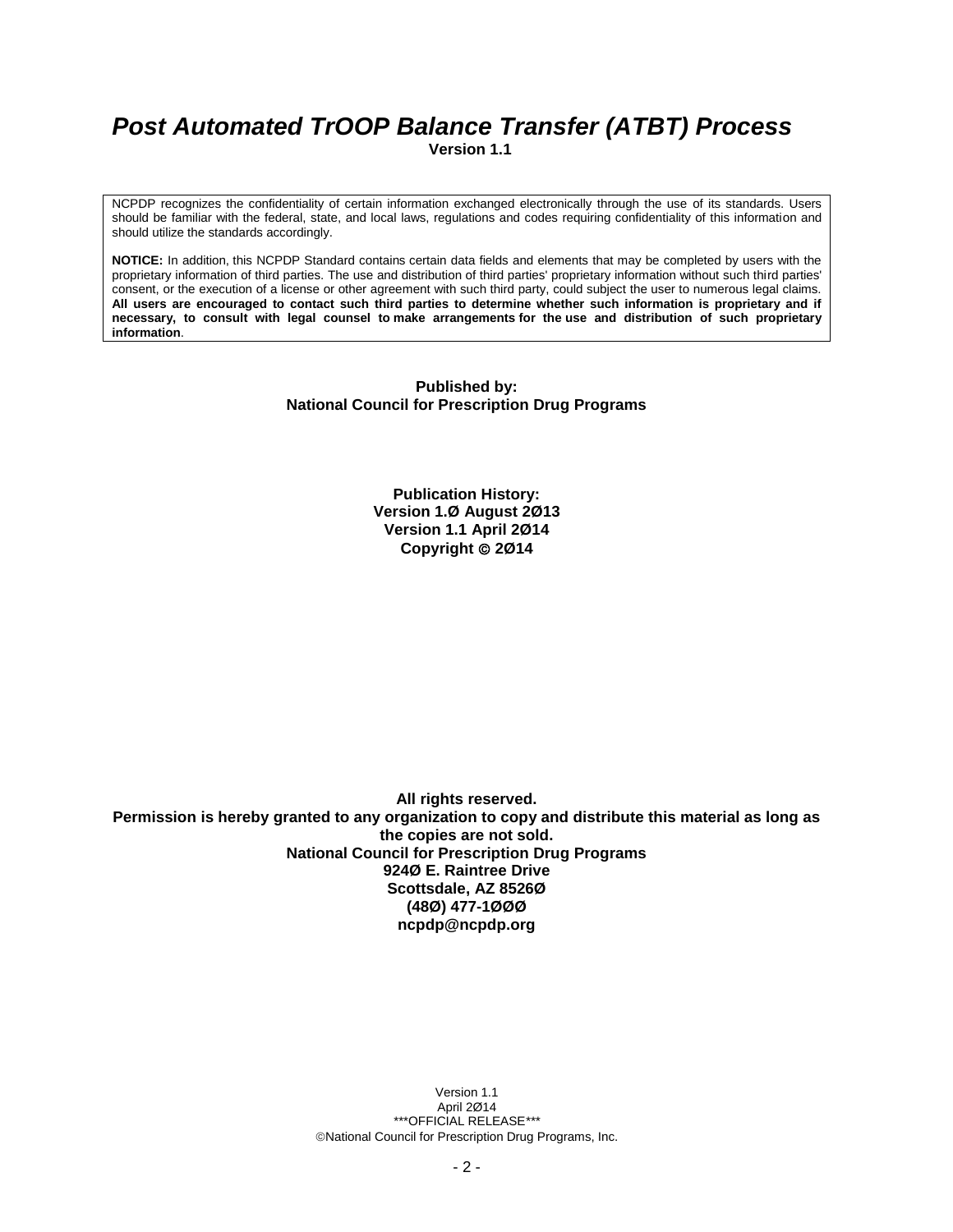# **TABLE OF CONTENTS**

| $\mathbf 1$ |                          |                                                                                                                                                                                                                        |  |
|-------------|--------------------------|------------------------------------------------------------------------------------------------------------------------------------------------------------------------------------------------------------------------|--|
|             |                          |                                                                                                                                                                                                                        |  |
|             | 2.1<br>2.2               |                                                                                                                                                                                                                        |  |
|             |                          |                                                                                                                                                                                                                        |  |
|             | 3.1<br>3.2               | IDENTIFYING BENEFICIARY(IES) FOR POST ATBT THAT HAVE A SUBSEQUENT PART D PLAN AFTER DISENROLLING<br>3.2.1 Method for Communicating the Balance Transfer after the ATBT Process to the Next Part D Plan<br>$(Plan B)$ 8 |  |
|             |                          |                                                                                                                                                                                                                        |  |
|             | 4.1<br>4.2<br>4.3<br>4.4 | POST ATBT FOR PRIOR YEARS LARGE VOLUME - NEXT PLAN OF RECORD REPORTS AVAILABLE FROM THE                                                                                                                                |  |
|             |                          |                                                                                                                                                                                                                        |  |
|             | 5.1<br>5.2               |                                                                                                                                                                                                                        |  |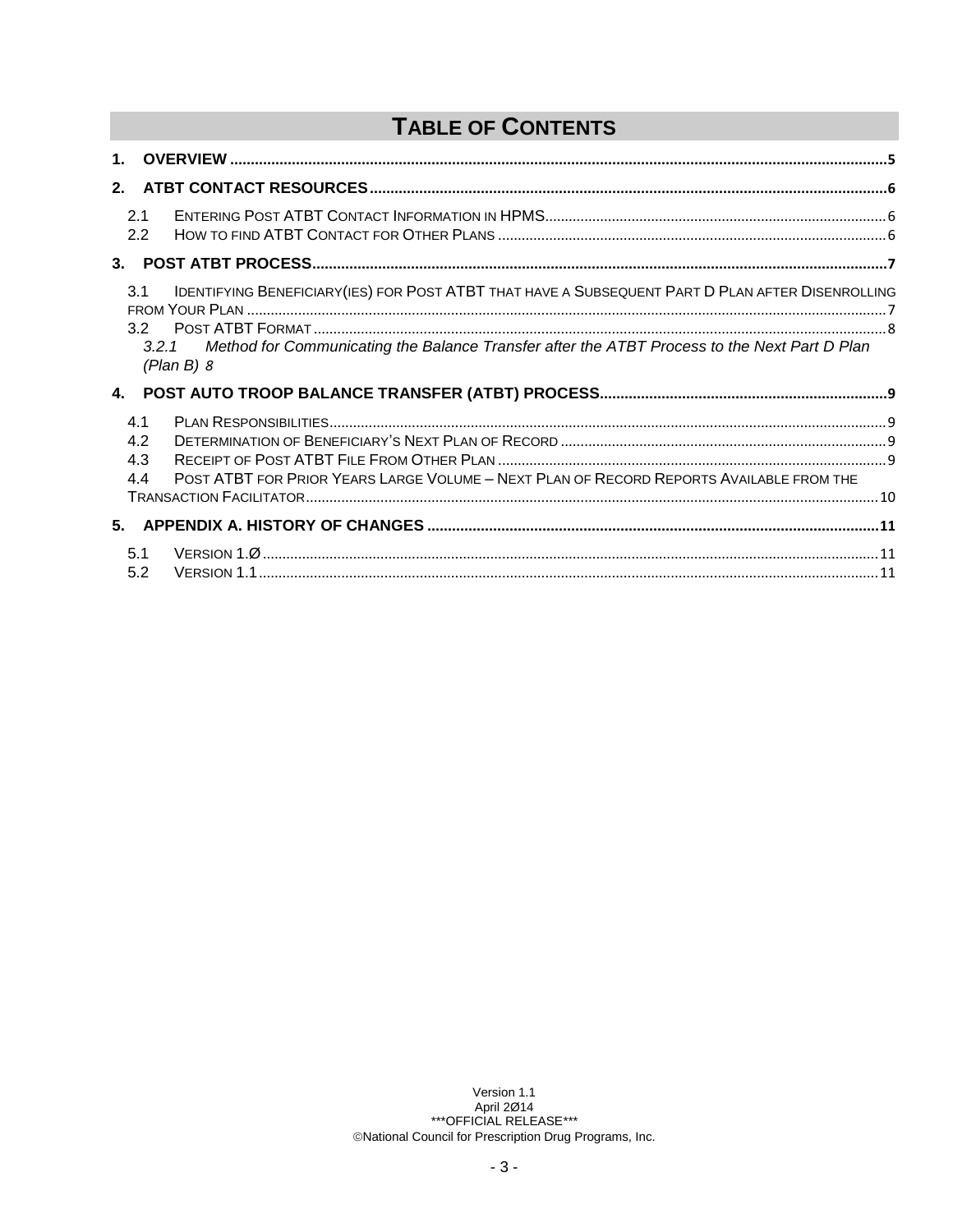### **Disclaimer**

This document is Copyright © 2Ø14 by the National Council for Prescription Drug Programs (NCPDP). It may be freely redistributed in its entirety provided that this copyright notice is not removed. It may not be sold for profit or used in commercial documents without the written permission of the copyright holders. This document is provided "as is" without any express or implied warranty.

While all information in this document is believed to be correct at the time of writing, this document is for educational purposes only and does not purport to provide legal advice. If you require legal advice, you should consult with an attorney. The information provided here is for reference use only and does not constitute the rendering of legal, financial, or other professional advice or recommendations by NCPDP

The existence of a link or organizational reference in any of the following materials should not be assumed as an endorsement by NCPDP.

The writers of this paper will review and possibly update their recommendations should any significant changes occur.

*This document is for Education and Awareness Use Only.*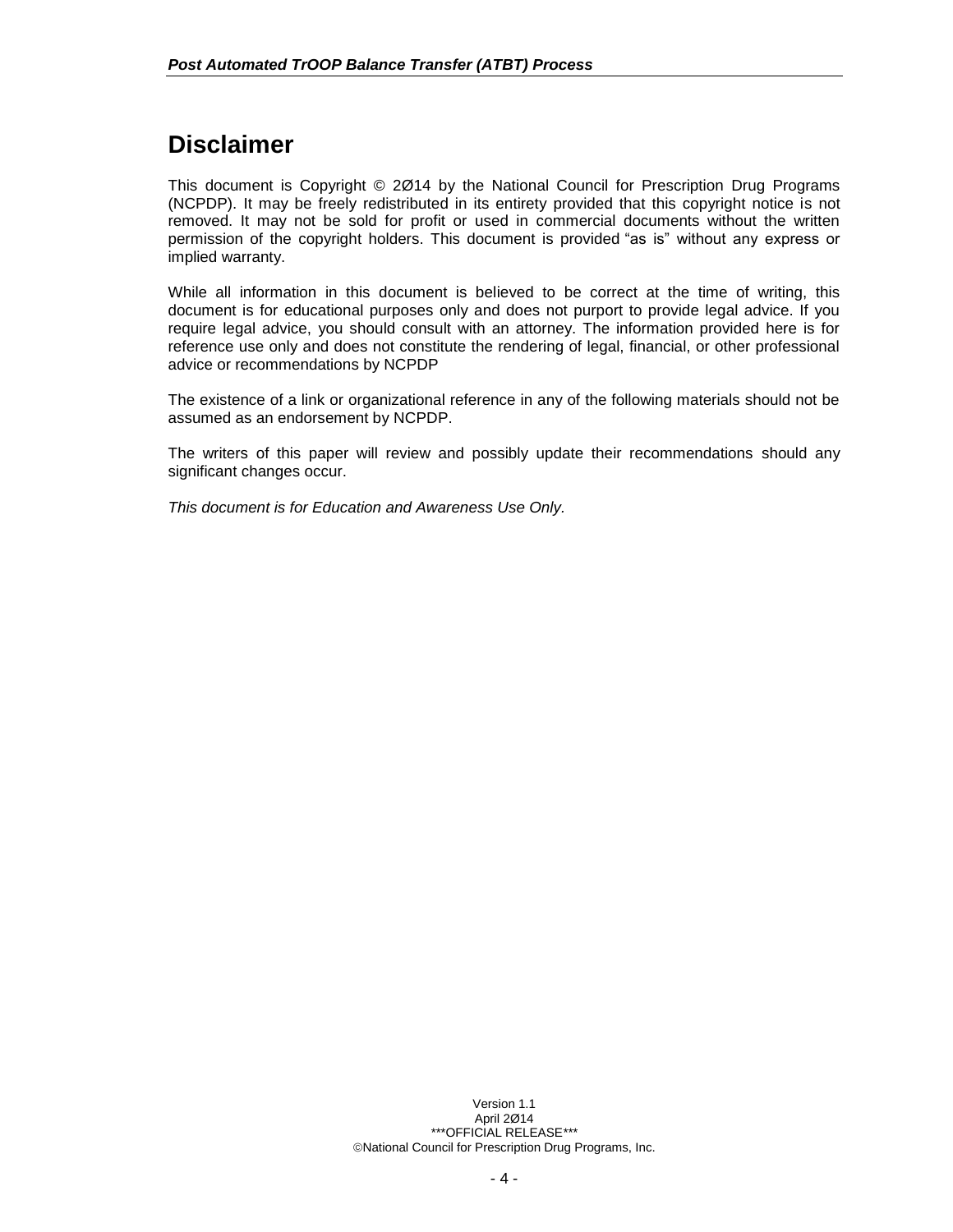# <span id="page-6-0"></span>**1. OVERVIEW**

In 2006, the TrOOP balance transfer or explanation of benefits (EOB) transfer process was first implemented to facilitate the required coordination of benefits between Part D Plan Sponsors, and the plan-to-plan transfer of TrOOP and total drug spend balances for beneficiaries affected by the Enrollment Reconciliation process. CMS continues to require its use to transfer TrOOP-related data whenever beneficiaries transfer from one Part D Plan Sponsor to another during the coverage year. In 2009, CMS implemented the "Automated TrOOP Balance Transfer (ATBT) Process" that is now followed today and sunsetted the EOB transfer process.

As part of coordination of benefits Part D Plan Sponsors are required to communicate changes to beneficiary's accumulators that may occur after the automated period. This paper is designed to address how those transfers occur.

Some programs are not required to participate (for example, Program of All Inclusive Care for the Elderly (PACE) and certain Dual Special Needs Plans (DSNP)) in the Financial Information Reporting (FIR) process. However these programs must have a method to transfer balances when the beneficiary leaves their plan and goes to a plan that is required to participate in the FIR process. These programs can use the Post ATBT process described in this paper.

CMS Medicare Part D requires Part D Plan Sponsors to coordinate benefits for up to 36 months. Automated TrOOP Balance Transfer (ATBT) Process covers 17 months of the 36 month requirement. This white paper addresses a process to transfer the balances for the remaining 19 months and is called the Post Automated TrOOP Balance Transfer process.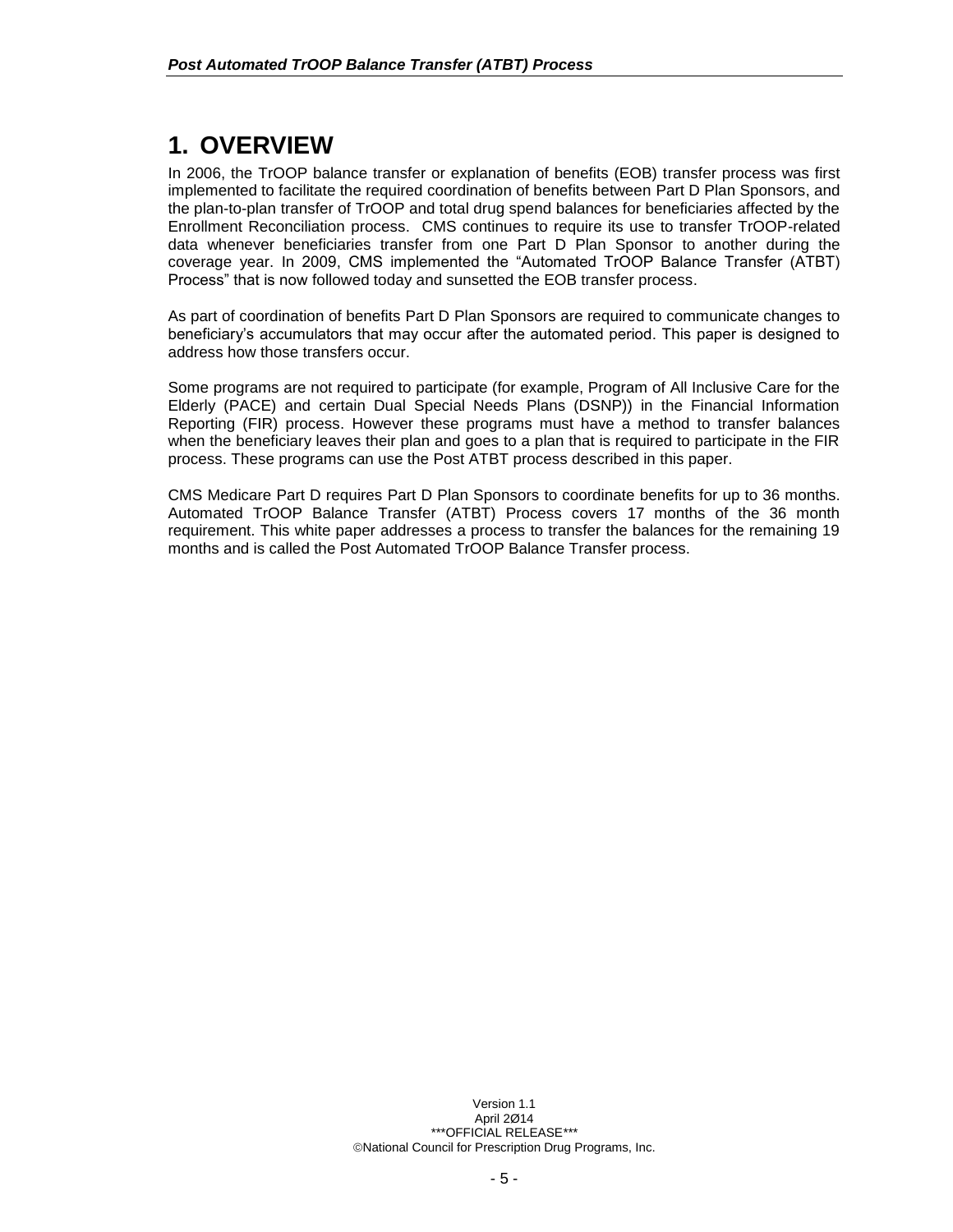# <span id="page-7-0"></span>**2. ATBT CONTACT RESOURCES**

#### <span id="page-7-1"></span>*2.1 ENTERING POST ATBT CONTACT INFORMATION IN HPMS*

Part D Plan Sponsors are requested as a first step to populate the "Post ATBT Contact" field in the Health Plan Management System (HPMS).

To enter this information, Part D Plan Sponsors need to follow this navigation path:

HPMS Homepage > Contract Management > Contract Management > Select Contract Number > Contact Data > Post ATBT Contact.

### <span id="page-7-2"></span>*2.2 HOW TO FIND ATBT CONTACT FOR OTHER PLANS*

CMS maintains a periodically updated posting of these contacts that is available on the CMS Medicare Prescription Drug Coverage Contracting Web page at [http://www.cms.gov/Medicare/Prescription-Drug-](http://www.cms.gov/Medicare/Prescription-Drug-Coverage/PrescriptionDrugCovContra/PartDContacts.html)[Coverage/PrescriptionDrugCovContra/PartDContacts.html](http://www.cms.gov/Medicare/Prescription-Drug-Coverage/PrescriptionDrugCovContra/PartDContacts.html)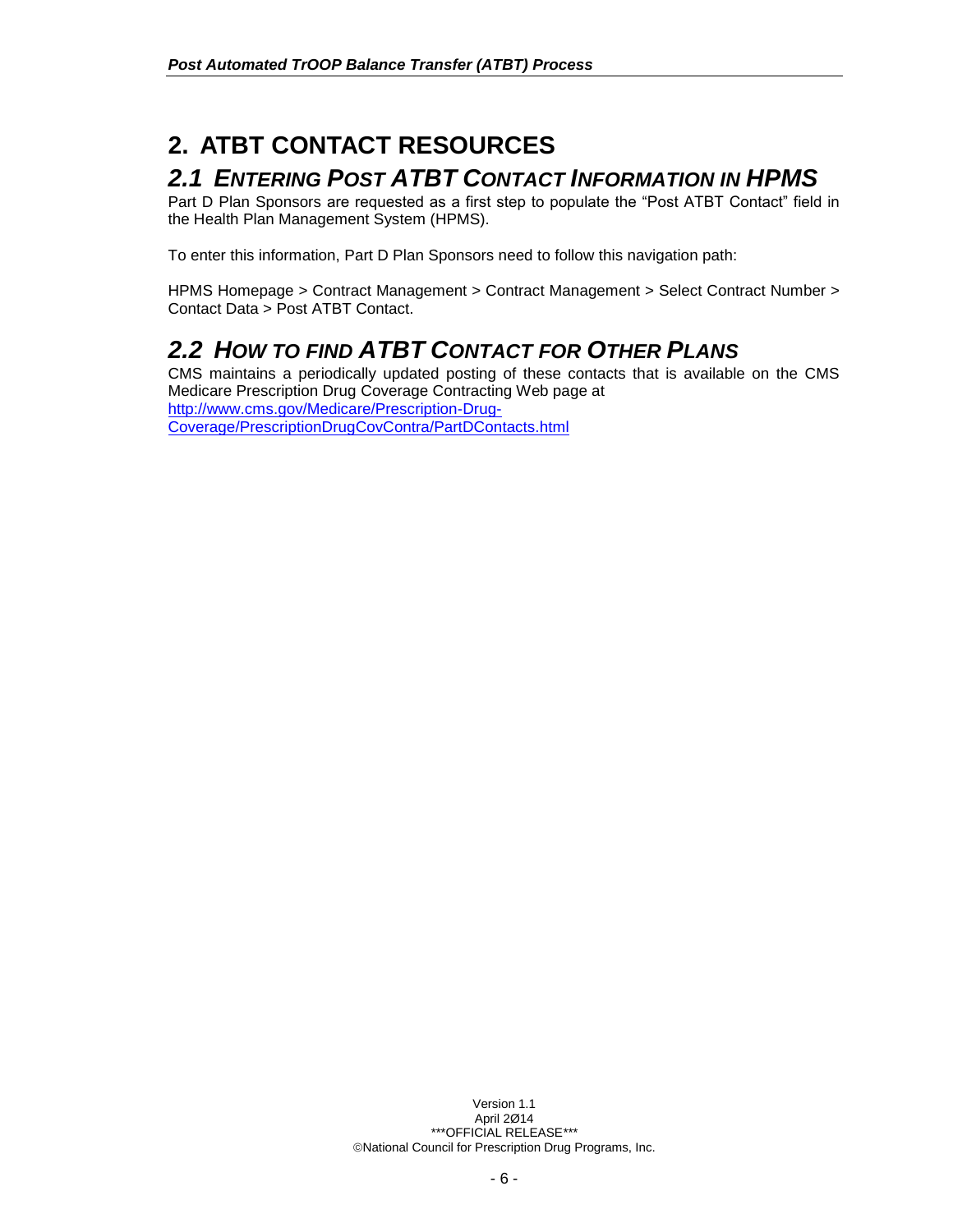# <span id="page-8-0"></span>**3. POST ATBT PROCESS**

The Part D Plan Sponsor has identified a situation per their policy where it is necessary to provide downstream Part D Plan updated balances (TrOOP balance and gross covered drug costs) after the end of the ATBT timeframe (May 31 following a prior benefit plan year). This process must be supported for a period of 36 months from the date of service.

Because the balances are essential to the accurate positioning of the beneficiary in the benefit by the downstream Part D Plans, should the Part D Plan Sponsors identify TrOOP balance or gross covered drug costs changes that compel the Part D Plan Sponsors to communicate this change after the ATBT timeframe, the Part D Plan Sponsors must send a record of the update to the downstream Part D Plan. This should be done using the Post ATBT process and spreadsheet.

The regulatory timeframe for notifying subsequent Part D Plans of the balance changes or other impacts as defined by the plan policy is 45 days. Per the 42 CFR 423.466(a) "*Retroactive Claims Adjustment, Underpayment Refunds, and Overpayment Recoveries*" regulation "Whenever a sponsor receives information that necessitates a retroactive claims adjustment, the sponsor must process the adjustment and issue refunds or recovery notices within 45 days of the sponsor's receipt of complete information regarding claims adjustment." There are no requirements concerning the source information necessitating the retroactive claims adjustment.

Examples of compelling situations (but not limited to):

- Claims adjustments have occurred that cause the beneficiary to be in a different phase as of the last paid claim.
- A non-Part D payer paid as primary (e.g. Medicaid Subrogation claims are received up to 36 months from date of service).
- Within the Financial Information Reporting (FIR) process,
	- $\circ$  If the Part D Plan has TrOOP and Drug Spend balances that are unable to be electronically transferred to the next plan of record.
- Disaster recovery of a Part D Plan Sponsor system. This must have prior CMS approval.

### <span id="page-8-1"></span>*3.1 IDENTIFYING BENEFICIARY(IES) FOR POST ATBT THAT HAVE A SUBSEQUENT PART D PLAN AFTER DISENROLLING FROM YOUR PLAN*

**The following scenarios all reflect Medicare Part D Plans.**

These two scenarios are what Part D Plan Sponsors are required to apply to their Post ATBT policy.

- 1. When the disenrollment is the result of an enrollment in another Part D Plan, the Transaction Reply Report (TRR) (field Source ID) will show the next plan of record (Plan B). This situation occurs when enrollment in a new plan (Plan B) is received by CMS and CMS disenrolls the beneficiary from the old plan (Plan A) as a result. Use the Source ID (Contract ID for Plan B) to find the contact information at [http://www.cms.gov/Medicare/Prescription-Drug-](http://www.cms.gov/Medicare/Prescription-Drug-Coverage/PrescriptionDrugCovContra/PartDContacts.html)[Coverage/PrescriptionDrugCovContra/PartDContacts.html.](http://www.cms.gov/Medicare/Prescription-Drug-Coverage/PrescriptionDrugCovContra/PartDContacts.html)
- 2. If the beneficiary contacts Plan A about their balances, Plan A may ask the beneficiary for information regarding their subsequent Part D Plan.

There are situations where Plan A may not have enough information for Post ATBT to Plan B in the following situations. These are exempt from the requirement to transfer balances Post ATBT unless the beneficiary has contacted the Part D Plan.

• The beneficiary has disenrolled from Plan A and has a gap in coverage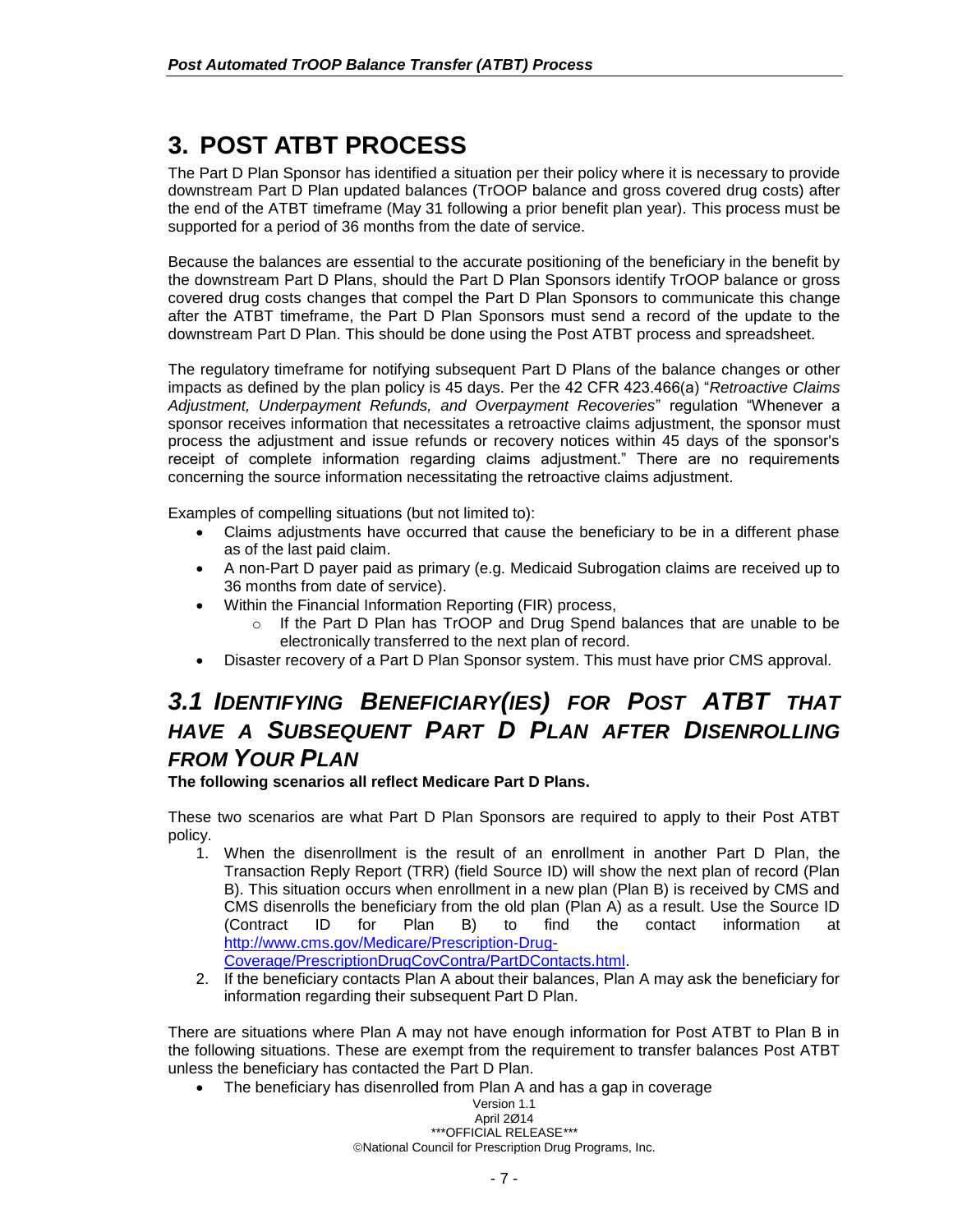- The beneficiary has disenrolled from Plan A and there is no subsequent coverage (there is no need for balance transfers)
- The beneficiary has disenrolled from Plan A and has enrolled in Plan B where the disenrollment is not initiated by CMS; it is initiated by the beneficiary and the TRR would not have Plan B noted. In this situation, an automated FIR transaction will be generated (if notice of the disenrollment is within the ATBT period) and this is the only way Plan A is aware the beneficiary has changed Part D Plans.

### <span id="page-9-0"></span>*3.2 POST ATBT FORMAT*

<span id="page-9-1"></span>See the spreadsheet "Post ATBT Layout".

#### **3.2.1 METHOD FOR COMMUNICATING THE BALANCE TRANSFER AFTER THE ATBT PROCESS TO THE NEXT PART D PLAN (PLAN B)**

The balances shall be provided by the disenrolled Part D Plan (Plan A) via secure email to the new Part D Plan of record's (Plan B) ATBT contact (see above section "*[Post ATBT Process](#page-8-0)*"). The email will contain the following:

**To**: ATBT Contact email for Plan B

**Subject**: Post ATBT Update to beneficiary's (ies') TrOOP and Gross Drug Spend from Disenrolled Plan (insert Contract ID)

**Content**: The attached spreadsheet contains beneficiary's (ies') for which TrOOP and Gross Drug Spend has significantly changed and should be applied to beneficiary's (ies') balances in your plan.

**Attachment**: Completed Post ATBT spreadsheet for each Part D Plan ID named in the following manner:

o PostATBT\_Contract ID (disenrolled plan)\_Date (CCYYMMDD-creation of spreadsheet) Contract ID (new plan)

o Example: PostATBT\_H9999\_20131031\_S1234

Excel files are to be attached to a transmittal email. Note: Any information that contains PHI should be placed in the attachment only. The plan's standard mechanism for PHI should be utilized. (E-mail should include legal disclaimer of organization for privacy purposes.)

In the process of Post ATBT Transfer, should a Part D Plan Sponsor receive Post ATBT Transfer information for a beneficiary who is not in their plan, contact should be made with the Post ATBT Transfer Contact at the Part D Plan Sponsor that sent the Post ATBT Transfer information to resolve the problem.

- 1. If the transfer was not initiated by a beneficiary request, the Part D Plan Sponsor can be considered to have acted upon the best available information and to have completed their requirement to attempt to transfer information.
- 2. If the transfer was initiated by a beneficiary request, the Part D Plan Sponsor should contact the beneficiary to update new information to determine the correct Part D Plan for the balance transfer.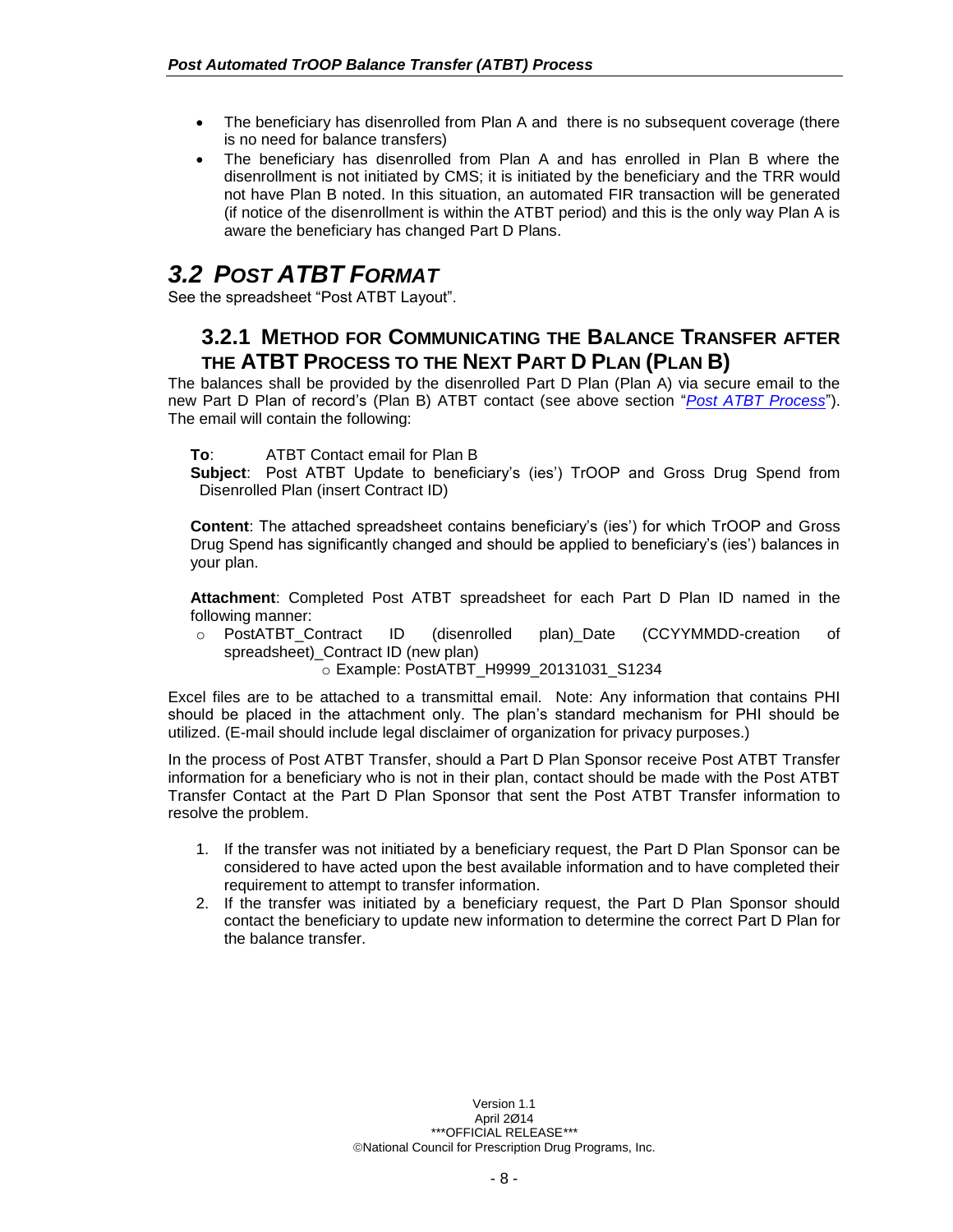# <span id="page-10-0"></span>**4. POST AUTO TROOP BALANCE TRANSFER (ATBT) PROCESS**

#### <span id="page-10-1"></span>*4.1 PLAN RESPONSIBILITIES*

The Plan should develop a policy and procedure identifying how they will address the transfer of balances after the automated period. The process should include:

- Reports that identifies beneficiaries that have had changes in their TrOOP or Drug Spend dollars compared to the last F1 or F3 transaction processed for the beneficiary.
- Determination of impacted beneficiaries' next plan of record
- Creation of the TBT Report that will be sent to the next plan of record (in the NCPDP format specified in the white paper).
- Email methodology
- Tracking methodology

#### <span id="page-10-2"></span>*4.2 DETERMINATION OF BENEFICIARY'S NEXT PLAN OF RECORD*

- 1. Plans should utilize the following resources to identify the next plan of record (plan that the member transferred into). These resources include:
	- a. TRR (Transaction Reply Record) using the 'Source ID' field. The Source ID (field 28) contains the Contract number of the Plan that submitted the new enrollment which caused the disenrollment.
	- b. MARx (**Medicare Advantage Prescription Drug**). Select the 'Beneficiaries' tab then select the 'Eligibility' tab. In the Claim  $#$  field, enter the HICN (Health Insurance Claim Number) then select 'Find'. Review the Enrollment Information at the top portion of the screen, specifically the contract and effective date as this may be the plan that the beneficiary transferred in to. Review the Part D Enrollment information towards the bottom of the screen to confirm that the member is Part D eligible.
	- c. Can downstream Part D plan be identified?
		- i. If downstream plan cannot be identified then analyst closes the case and updates the tracking database as no subsequent plan found.
		- ii. If downstream plan is identified the analyst will locate the plan contact information for the plan that the beneficiary transferred into using information on the CMS website noted in the White Paper and above.
	- d. See section "*[Post ATBT for Prior Years Larger](#page-11-0) Volume– Next Plan of Record [Request from Transaction Facilitator](#page-11-0)*" for situations where the plan needs to determine the next plan of record for a large number of HICNs.

#### <span id="page-10-3"></span>*4.3 RECEIPT OF POST ATBT FILE FROM OTHER PLAN*

#### Receiving Plan Responsibility

- Review the other plan's file received via email to verify the file layout is as expected and that the data is acceptable. \*\*Note\*\* the file should be in the NCPDP designated format and include beneficiaries that transferred into the Receiving Plan.
- Import or load file data
- Track and monitor that all accumulators are processed correctly and claims are properly restacked and validated for accuracy to ensure that the accumulators are posted within 45 days.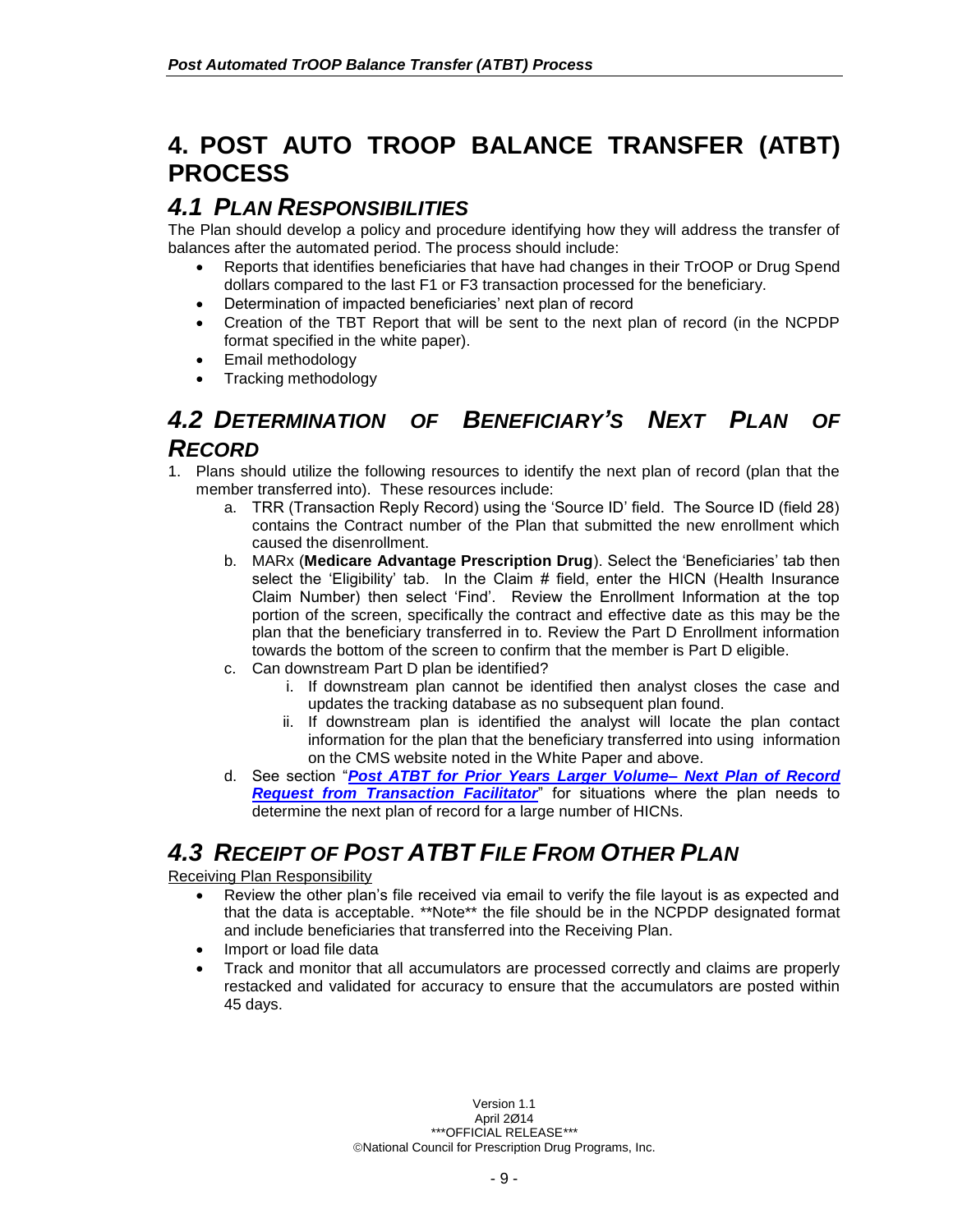### <span id="page-11-0"></span>*4.4 POST ATBT FOR PRIOR YEARS LARGE VOLUME – NEXT PLAN OF RECORD REPORTS AVAILABLE FROM THE TRANSACTION FACILITATOR*

- In the event that the Plan identifies a large volume of impacted beneficiaries, plans can request the CMS Transaction Facilitator to provide a report containing the next plan of record. This service is not a CMS contracted service and Plans will need to contract with the Transaction Facilitator at commercial rates to generate this report. The purpose of this request is to assist the Plan and provide the next plan of record to eliminate the need for time intensive manual lookups.
- Plans will provide a file in the spreadsheet titled "HICN Post ATBT Next Plan of Record Request.xlsx" and will complete the specified data fields and send the report to the Transaction Facilitator. Below are the steps taken to prepare a file.
	- 1. Eligibility dates for beneficiaries obtained.
		- Plans identify the impacted beneficiaries and provide HICN, Contract ID, eligibility start and end dates are obtained to identify the beneficiaries' transfer out dates.
			- o If the beneficiaries have multiple termination dates, each range of eligibility will be indicated by a record (i.e. the beneficiary transferred out of the Plan, then transferred into Plan, then transferred back out of the Plan for a  $2^{nd}$ ,  $3^{rd}$  or  $4^{th}$  time.) with a termination date
			- o If the beneficiary was with the plan as a **non-plan** of record, put the first day of the first month that you paid claims for the beneficiary in the Non-Plan of Record field. For non-plan of record beneficiaries, the termination date field will be blank and the Non-Plan of Record Field will be populated.
	- 2. The following records should be excluded from the final list:
		- Beneficiary records with an eligibility termination date of 12/31/YYYY. This eligibility termination date indicates that the beneficiary did not transfer out to another plan of record during the remainder of the benefit year and a TrOOP transfer is not needed.
		- Beneficiaries that were eligible all year with the Plan.
	- 3. Once an agreement is signed with the Transaction Facilitator, the Plan should send the file via secured encrypted email to **[TBTSupport@relayhealth.com](mailto:TBTSupport@relayhealth.com)** with a subject line of: HICN Post ATBT Next Plan of Record Report Request
	- 4. Transaction Facilitator returns the file to the requesting Plan.
	- 5. The returned information can then be used to populate the Post ATBT Template, necessary to transfer the balance to the next plan of record, for each Plan impacted
	- 6. Within 45 days, the Post ATBT file should be sent via a secure method to the contact person identified, utilizing the method outlined in this white paper for communicating for Post ATBT.